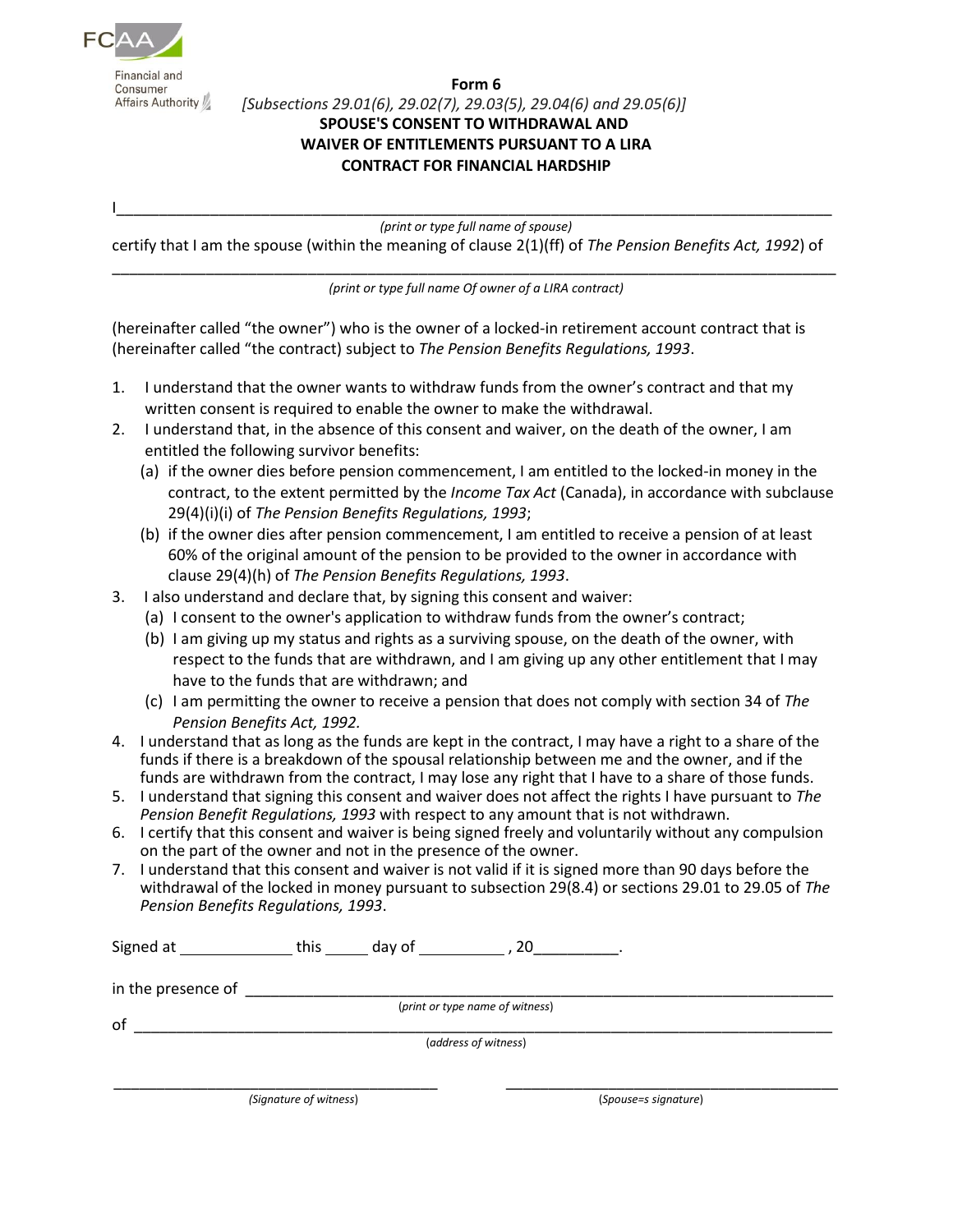## **COMMENTS AND INSTRUCTIONS - FORM 6 - SPOUSE'S CONSENT TO WITHDRAWAL AND WAIVER OF ENTITLEMENTS PURSUANT TO A LIRA CONTRACT FOR FINANCIAL HARDSHIP**

This form must be completed by the spouse of the owner of a locked-in retirement account contract (the contract) that is subject to the provisions of *The Pension Benefits Act, 1992* (the Act), if that owner wishes to withdraw the locked-in money pursuant to sections 29.01, 29.02, 29.03, 29.04 or 29.05 of *The Pension Benefits Regulations, 1993* (the Regulations).

In order to withdraw a prescribed amount from the contract, the owner of the contract must apply for the withdrawal to the issuer of the contract, on the basis of financial hardship, if they meet one of the following criteria:

- Have low expected income in the upcoming year
- Have incurred or expect to incur medical expenses
- Are in arrears on rent payments and could be evicted if the rent remains unpaid
- Are in arrears on mortgage payments and the residence could be foreclosed if the mortgage remains unpaid
- Require funds to secure a new principal rental residence

If the owner has a spouse, the withdrawal can only proceed if the spouse has consented to the withdrawal and waived entitlements by completing this form (Form 6). This form, once completed, must be attached to the relevant application form (collectively referred to as Application):

- 1. Form FHU 1 Application for Low Expected Income
- 2. Form FHU 2 Application for Medical Expenses
- 3. Form FHU 3 Application for Rent Arrears
- 4. Form FHU 4 Application for Mortgage Default
- 5. Form FHU 5 Application for First Month's Rent, Security Deposit or Pet Damage Deposit for a Principal Residence

The signing of this waiver has the effect of consenting to the withdrawal and waiving spousal entitlements to the following entitlements in respect of the amount of funds provided in the Application:

- Pre-retirement survivor benefits pursuant to subclause 29(4)(i)(i) of the Regulations, which provides that on the death of the owner the surviving spouse is entitled to the locked-in money in the contract.
- Post-survivor benefits pursuant to clause 29(4)(h) of the Regulations which provides that the pension to be provided to the owner who has a spouse, shall comply with section 34 of the Act. Section 34 of the Act provides that, on the death of an owner in receipt of a pension, the surviving spouse will continue to receive a lifetime benefit of at least 60% of the pension that was being paid to the owner.
- If there is a breakdown of the spousal relationship between the owner and the spouse, the spouse may be entitled a share of the money pursuant to clause  $29(4)(j)$  of the Regulations.

By signing this form, the spouse is waiving their rights to the above entitlements with regards to the funds that are withdrawn from the contract, as indicated on the Application. This form, once completed, does not consent to the withdrawal nor waive spousal entitlements with respect to any amount that is not withdrawn.